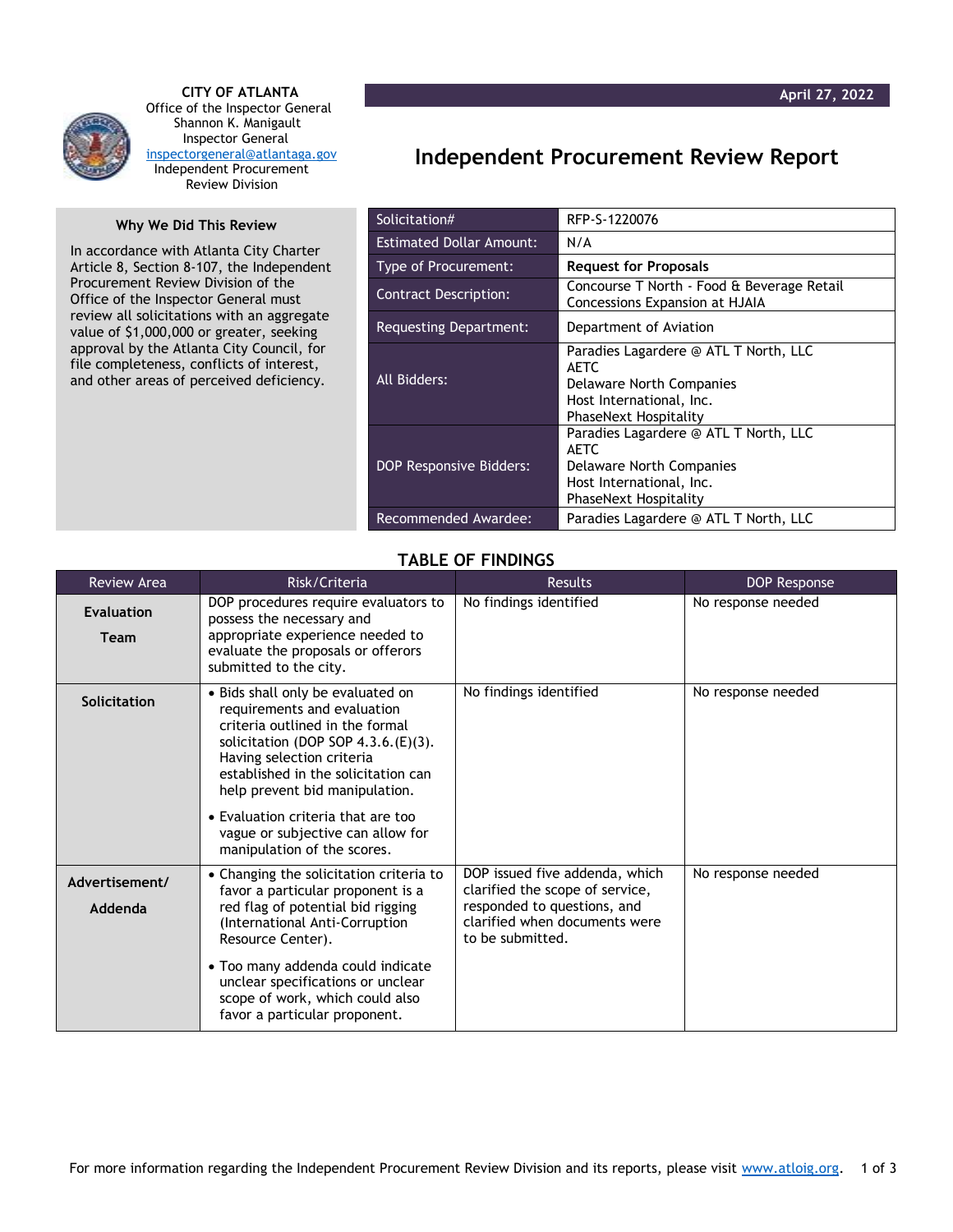| <b>Review Area</b>             | Risk/Criteria                                                                                                                                                                                                                                                                                                                                                                                                                   | Results                                                                                                                                                                                                                                                   | <b>DOP Response</b> |
|--------------------------------|---------------------------------------------------------------------------------------------------------------------------------------------------------------------------------------------------------------------------------------------------------------------------------------------------------------------------------------------------------------------------------------------------------------------------------|-----------------------------------------------------------------------------------------------------------------------------------------------------------------------------------------------------------------------------------------------------------|---------------------|
| <b>Submittal</b>               | The city code and DOP policy and<br>procedures provide guidance for the<br>receipt of competitive sealed bids.<br>• Bidders must provide sealed bids<br>via the ATLCloud electronic<br>procurement system, no later than<br>2:00 P.M., ET on date specified in<br>the advertisement or addenda.<br>• Bids shall be received without<br>alteration or correction except as<br>authorized by the CPO. (City Code<br>Sec. 2-1188). | No findings identified                                                                                                                                                                                                                                    | No response needed  |
| Responsive<br><b>Review</b>    | • DOP procedures require findings to<br>be recorded on a responsive<br>checklist which identifies specific<br>submittal requirements for the<br>project and identifies a bidder's<br>compliance with those required<br>documents.                                                                                                                                                                                               | No findings identified                                                                                                                                                                                                                                    | No response needed  |
|                                | • Unclear or inconsistent<br>responsiveness determinations<br>could be a red flag of bid<br>manipulation.                                                                                                                                                                                                                                                                                                                       |                                                                                                                                                                                                                                                           |                     |
| Conflict of<br><b>Interest</b> | The city's standards of conduct<br>prohibit employees from having<br>financial conflicts of interests.<br>Contracts must be awarded and<br>administered free from improper<br>influence or the appearance of<br>impropriety.                                                                                                                                                                                                    | A joint venture partner answered<br>"No" to Question 3 on Offeror's<br>Affidavit of Financial<br>Responsibility within the<br><b>Contractor Financial Disclosure</b><br>(Form 3) and failed to disclose a<br>lien and judgment in the last five<br>years. | No response needed  |
| <b>Evaluation</b>              | • DOP procedures require<br>procurement staff to compile the<br>evaluation scores, including those<br>from risk management and contract<br>compliance.                                                                                                                                                                                                                                                                          | No findings identified                                                                                                                                                                                                                                    | No response needed  |
|                                | • Public procurement practice states<br>that any arithmetical errors should<br>be corrected, and scores should be<br>recorded in grids/matrices (NIGP).<br>• According to the International Anti-<br>Corruption Resource Center, bids<br>that are too close together (less<br>than 1%) or too far apart (more<br>than 20%) could be indicators of<br>collusive bidding.                                                         |                                                                                                                                                                                                                                                           |                     |